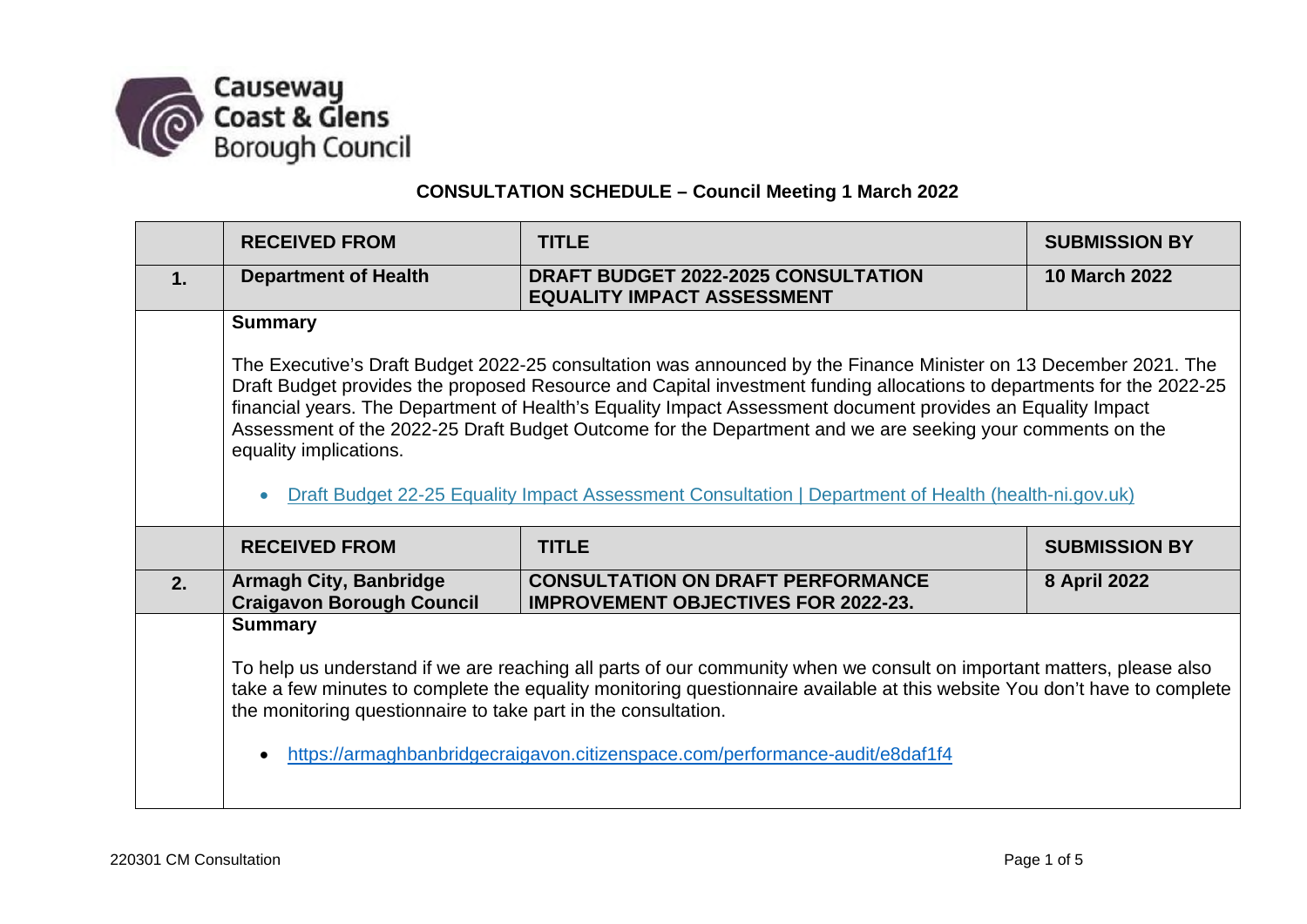|    | <b>RECEIVED FROM</b>                                                                                                                                                                                                                                                                                                                                                                                                                                                                                                                                                                    | <b>TITLE</b>                                                                                                                                                                                                                                                                                                                                                                                                                                                                                                                                                                                                                                                                                                                                                                            | <b>SUBMISSION BY</b> |  |
|----|-----------------------------------------------------------------------------------------------------------------------------------------------------------------------------------------------------------------------------------------------------------------------------------------------------------------------------------------------------------------------------------------------------------------------------------------------------------------------------------------------------------------------------------------------------------------------------------------|-----------------------------------------------------------------------------------------------------------------------------------------------------------------------------------------------------------------------------------------------------------------------------------------------------------------------------------------------------------------------------------------------------------------------------------------------------------------------------------------------------------------------------------------------------------------------------------------------------------------------------------------------------------------------------------------------------------------------------------------------------------------------------------------|----------------------|--|
| 3. | <b>Education Authority</b>                                                                                                                                                                                                                                                                                                                                                                                                                                                                                                                                                              | <b>CONSULTATION ON DRAFT STRATEGIC PLANS</b>                                                                                                                                                                                                                                                                                                                                                                                                                                                                                                                                                                                                                                                                                                                                            | <b>12 April 2022</b> |  |
|    | <b>Summary</b>                                                                                                                                                                                                                                                                                                                                                                                                                                                                                                                                                                          |                                                                                                                                                                                                                                                                                                                                                                                                                                                                                                                                                                                                                                                                                                                                                                                         |                      |  |
|    | The Education Authority (EA) is seeking your views on the draft Special Education Strategic Area Plan 2022-27:<br>Planning for Special Education Provision, which focuses on meeting the needs of children and young people with a<br>Statement of Special Educational Need through a consistent model across all areas of Northern Ireland that would see all<br>special schools provide 3-19 provision in the same school and increasing the number of specialist provisions in<br>mainstream primary and post primary schools.<br>https://www.eani.org.uk/publications/consultations |                                                                                                                                                                                                                                                                                                                                                                                                                                                                                                                                                                                                                                                                                                                                                                                         |                      |  |
|    | <b>RECEIVED FROM</b>                                                                                                                                                                                                                                                                                                                                                                                                                                                                                                                                                                    | <b>TITLE</b>                                                                                                                                                                                                                                                                                                                                                                                                                                                                                                                                                                                                                                                                                                                                                                            | <b>SUBMISSION BY</b> |  |
| 4. | <b>Department of Environment</b><br><b>Agricultural and Rural Affairs</b>                                                                                                                                                                                                                                                                                                                                                                                                                                                                                                               | <b>INTRODUCTION OF MANDATORY DIGITAL WASTE</b><br><b>TRACKING</b>                                                                                                                                                                                                                                                                                                                                                                                                                                                                                                                                                                                                                                                                                                                       | <b>15 April 2022</b> |  |
|    | <b>Summary</b>                                                                                                                                                                                                                                                                                                                                                                                                                                                                                                                                                                          | Consultation has been developed collaboratively with our colleagues in DEFRA, the devolved administrations and the<br>other three UK Environment Agencies. A digital waste tracking service will have multiple benefits, including supporting<br>our move to a more circular economy by helping businesses unlock the full potential value of waste materials to reduce<br>raw materials costs, it will help to make better informed decisions about waste policy and waste infrastructure through<br>having a complete picture of what waste is being generated and where it's ending up and will help tackle waste crime<br>opportunities e.g. fly-tipping, illegal waste sites and misclassification of waste.<br>https://consult.defra.gov.uk/environmental-quality/waste-tracking/ |                      |  |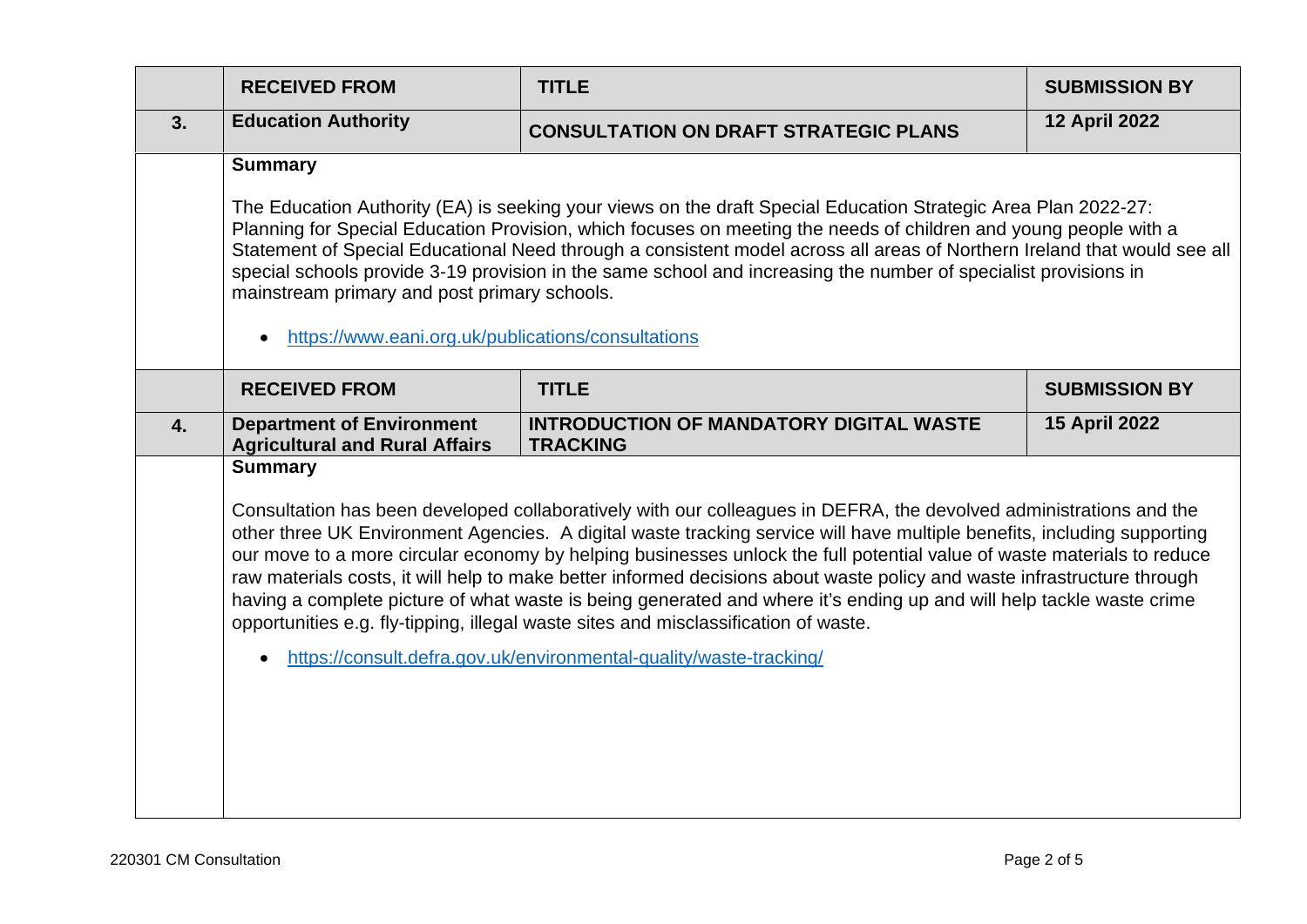|    | <b>RECEIVED FROM</b>                                                                                                                                                                                                                                                                                                                                                                                                                                                                                                                                                                                                                                                                                                                                                                                                                                                                                                                                                                              | <b>TITLE</b>                                                                                                                      | <b>SUBMISSION BY</b> |  |
|----|---------------------------------------------------------------------------------------------------------------------------------------------------------------------------------------------------------------------------------------------------------------------------------------------------------------------------------------------------------------------------------------------------------------------------------------------------------------------------------------------------------------------------------------------------------------------------------------------------------------------------------------------------------------------------------------------------------------------------------------------------------------------------------------------------------------------------------------------------------------------------------------------------------------------------------------------------------------------------------------------------|-----------------------------------------------------------------------------------------------------------------------------------|----------------------|--|
| 5. | <b>Northern Ireland Housing</b><br><b>Executive</b>                                                                                                                                                                                                                                                                                                                                                                                                                                                                                                                                                                                                                                                                                                                                                                                                                                                                                                                                               | <b>PUBLIC CONSULTATION - SUPPORTING PEOPLE</b><br>THREE YEAR DRAFT STRATEGIC PLAN AND COVID-<br><b>19 RECOVERY PLAN 2022-2025</b> | <b>25 April 2022</b> |  |
|    | <b>Summary</b><br>We are delighted to launch the 12 week public consultation on the Supporting People Three Year Draft Strategic Plan                                                                                                                                                                                                                                                                                                                                                                                                                                                                                                                                                                                                                                                                                                                                                                                                                                                             |                                                                                                                                   |                      |  |
|    | and COVID-19 Recovery Plan 2022-2025. We would like to seek your feedback on the strategic direction for the<br>Supporting People programme.                                                                                                                                                                                                                                                                                                                                                                                                                                                                                                                                                                                                                                                                                                                                                                                                                                                      |                                                                                                                                   |                      |  |
|    | https://www.nihe.gov.uk/Documents/Consultation-Draft-Supporting-People-Strategy/Consultee-letter-SP-Draft-<br>Strategic-Plan-and-COVID.aspx                                                                                                                                                                                                                                                                                                                                                                                                                                                                                                                                                                                                                                                                                                                                                                                                                                                       |                                                                                                                                   |                      |  |
|    | <b>RECEIVED FROM</b>                                                                                                                                                                                                                                                                                                                                                                                                                                                                                                                                                                                                                                                                                                                                                                                                                                                                                                                                                                              | <b>TITLE</b>                                                                                                                      | <b>SUBMISSION BY</b> |  |
| 6. | <b>Department of Health</b>                                                                                                                                                                                                                                                                                                                                                                                                                                                                                                                                                                                                                                                                                                                                                                                                                                                                                                                                                                       | <b>CONSULTATON ON THE REFORM OF ADULT SOCIAL</b><br><b>CARE</b>                                                                   | 18 May 2022          |  |
|    | <b>Summary</b><br>Adult Social Care is a vital part of our Health and Social Care System and impacts on the lives of people across society<br>including people who use social care services, family carers and the people who work in social care.<br>The current pandemic has shone a light on the invaluable role social care plays in people's lives and the wellbeing of our<br>society. It has also revealed the many challenges we face in the provision of adult social care and the need to reform our<br>social care system.<br>Whilst the Department has taken action to support the adult social care sector during the pandemic, we realise that<br>longer term and transformational change is needed to sustain the essential services adult social care provides to people<br>in need and those who care for them<br>The Department is seeking your views on the consultation paper regarding the Reform of the Adult Social Care System in<br>Northern Ireland.<br>Power to People |                                                                                                                                   |                      |  |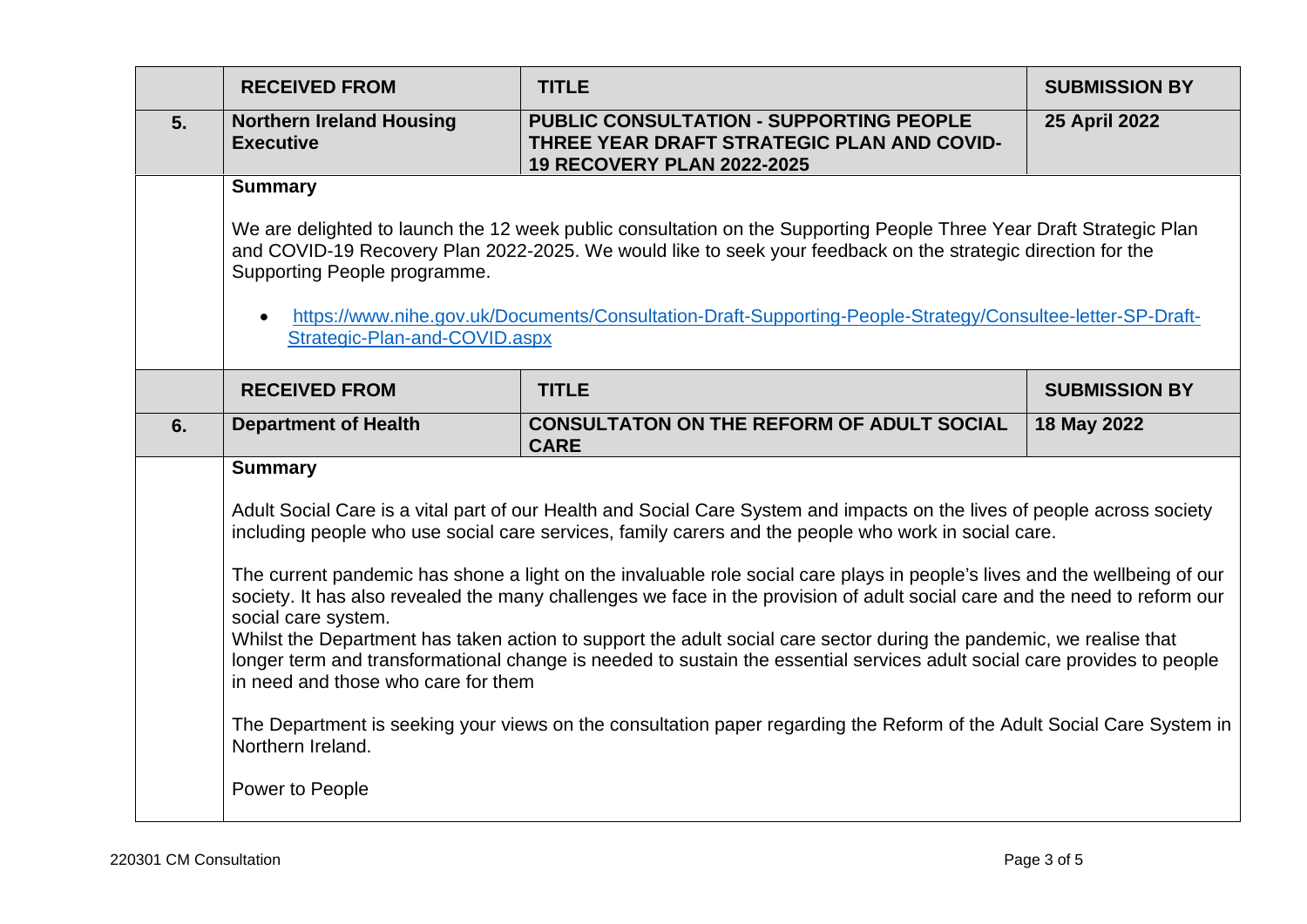On 5 December 2016 Des Kelly OBE and John Kennedy, two leading experts in social care were appointed to form an Expert Advisory Panel on Adult Care and Support. The Panel's report Power to People was published by the Department on the 11 December 2017. The report set out sixteen proposals on how to reform the system. <http://www.health-ni.gov.uk/consultations/consultation-reform-adult-social-care>

## **Available to view**

|    | <b>RECEIVED</b><br><b>FROM</b>                                                           | <b>TITLE</b>                                                                                                                                                      | <b>PUBLISHED</b>                                                                                                                                   |
|----|------------------------------------------------------------------------------------------|-------------------------------------------------------------------------------------------------------------------------------------------------------------------|----------------------------------------------------------------------------------------------------------------------------------------------------|
| 1. | Department of<br><b>Agriculture</b><br><b>Environment</b><br>and Rural<br><b>Affairs</b> | <b>Consultation on the Department's</b><br><b>Proposed Implementation and Next</b><br><b>Steps of the bTB Eradication</b><br><b>Strategy for Northern Ireland</b> | https://www.daera-ni.gov.uk/publications/summary-<br>responses-consultation-departments-proposed-<br>implementation-and-next-steps-btb-eradication |

**Equality Screening Reports** 

|    | <b>RECEIVED</b><br><b>FROM</b>  | <b>TITLE</b>                                                                          | <b>PUBLISHED</b>                                                                                                                                          |
|----|---------------------------------|---------------------------------------------------------------------------------------|-----------------------------------------------------------------------------------------------------------------------------------------------------------|
|    | Department of<br><b>Finance</b> | <b>Fiscal Council Bill legislation</b>                                                | https://www.finance-ni.gov.uk/publications/ni-fiscal-<br>council-bill                                                                                     |
| 2. | Department of<br><b>Finance</b> | <b>Pensions Increase (Review) Order</b><br>(Northern Ireland) 2022                    | https://www.finance-ni.gov.uk/publications/policy-<br>$\bullet$<br>screening-template-pensions-increase-review-order-<br>northern-ireland-2022            |
|    | Department of<br><b>Finance</b> | <b>Public Service Pensions</b><br><b>Revaluation Order (Northern</b><br>Ireland) 2022 | https://www.finance-ni.gov.uk/publications/policy-<br>$\bullet$<br>screening-template-public-service-pensions-revaluation-<br>order-northern-ireland-2022 |